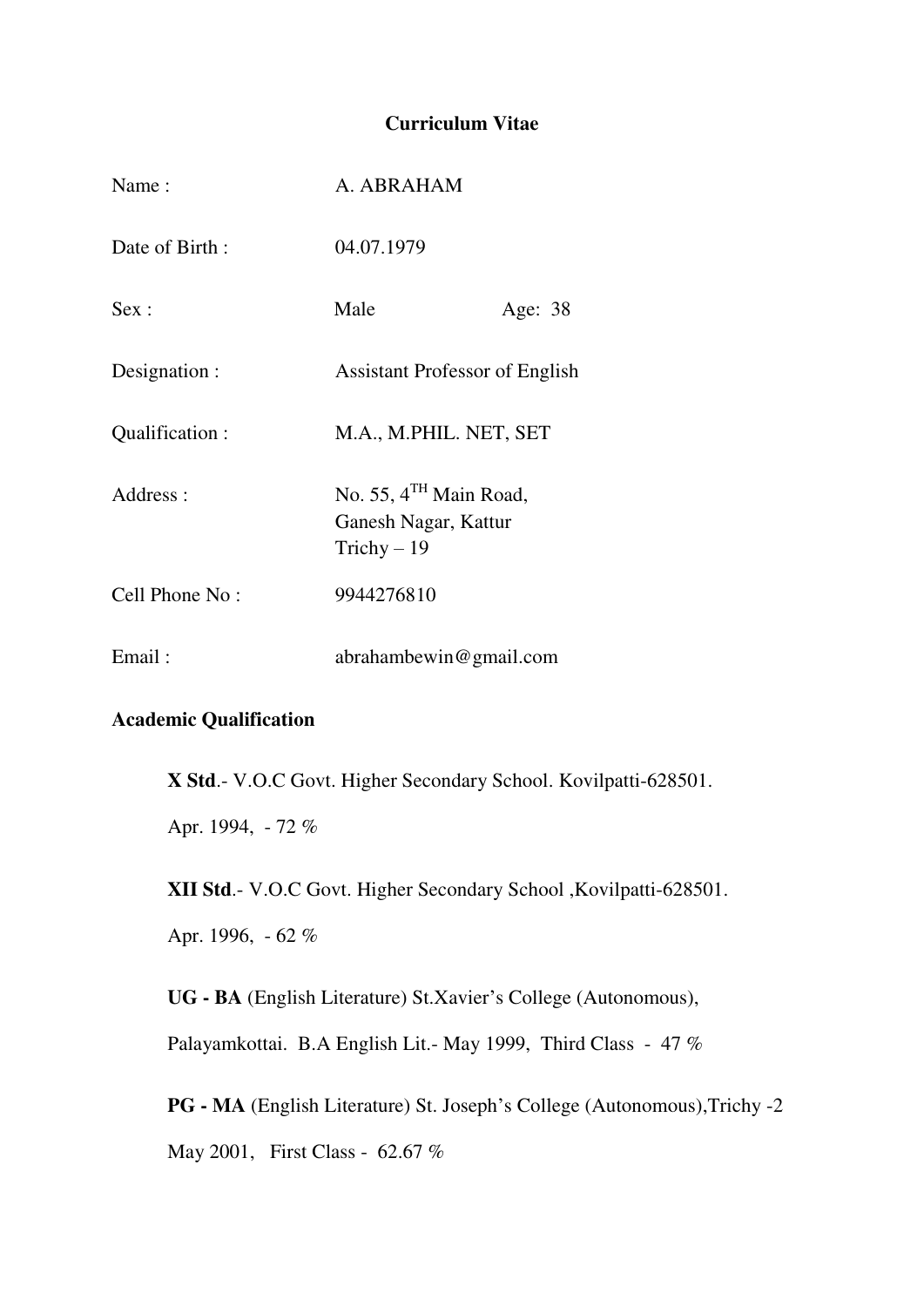**M.Phil**. (English Literature) - St. Joseph's College (Autonomous), Trichy May 2004, First Class - 67 %

## **TEACHING EXPERIENCE**: 15 Years

Assistant Professor of English - St. Joseph's College (Autonomous), Trichy

18.06.2003 to 19.06.2013 – Management Staff

Assistant Professor of English - St. Joseph's College (Autonomous), Trichy – 2 -

20.06.2013 Till date - Aided

# **TECHNICAL QUALIFICATION**

P.G Diploma in Computer Application (PGDCA) in 2001 at Trichy.

# **Research Papers Presented**

**National level**: 4 papers

**International** : 2 papers

# **RESEARCH PROJECTS DONE:**

**M.A.** – The select themes of *D.H.Lawrence's Sons and Lovers*

**M.PHIL**. – The select themes of *Arundathi Roy's The God of Small Things*

# **PROJECTS GUIDED:**

**M.A** - 25

## **CONFERENCES / WORKSHOP / SEMINAR ATTENDED**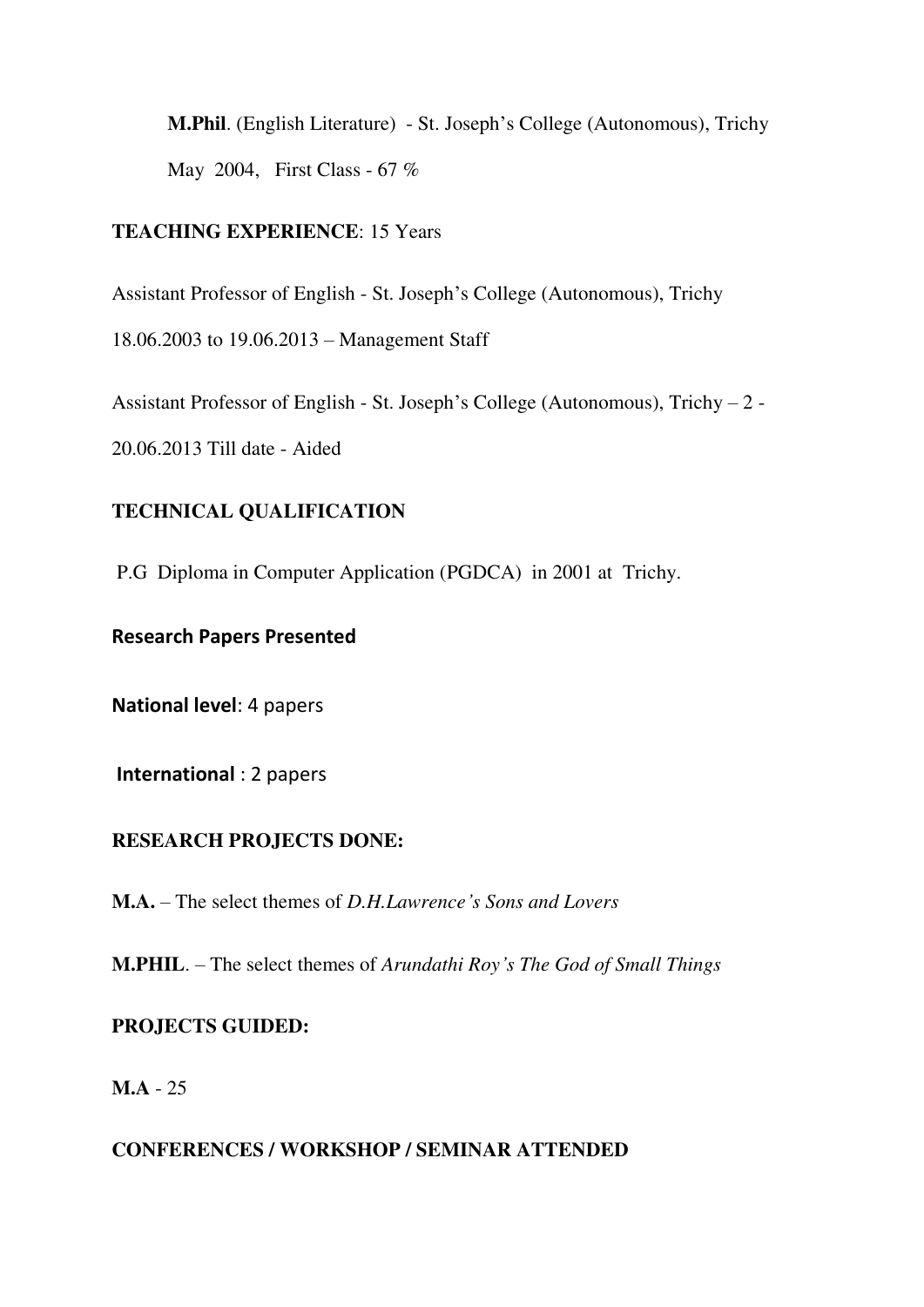- 1. **Orientation Programme for Junior Staff**. ST. JOSEPH'S COLLEGE  $(AUTONOMOUS)$ , Trichy  $-16<sup>th</sup>$  JUNE 2013
- 2. **National Conference Cum Workshop on Analyzing, Evaluating a Textbook and Current Thinking in Language Teachin**g **– A Historical Perspective.** ST. JOSEPH'S COLLEGE (AUTONOMOUS), Trichy – 29 MARCH 2013.
- 3. **An International Conference on Re-Interpreting Shakespeare** St. Joseph`s College, Trichy. 2016-12-15
- 4. **Orientation Programme**. Bharathidasan University-Trichy. 2017-08-23
- 5. **International Conference on Canadian Studies** ,St. Joseph`s College (Autonomous) Trichy- 2016-02-01
- 6. **National Conference on Literary Theories** -St. Joseph`s College (Autonomous) Trichy 2015-12-03.
- 7. **Applying Western Theories on Kurunthogai** St. Joseph`s College -Trichy 2015-02-02.
- 8. **International Conference on Emerging Trends on Canadian Literature** St. Joseph`s College Trichy. 2014-01-29.

#### **Other Attributes:**

1. **Asst.Coordinator** of IAS Academy , St. Joseph's College, Trichy – 2

2. **Coordinator** of Sports and Games ( Dept of English) , St. Joseph's College, Trichy  $-2$ 

3. **Asst.Coordinator** of Bibliophile Club, St. Joseph's College, Trichy – 2